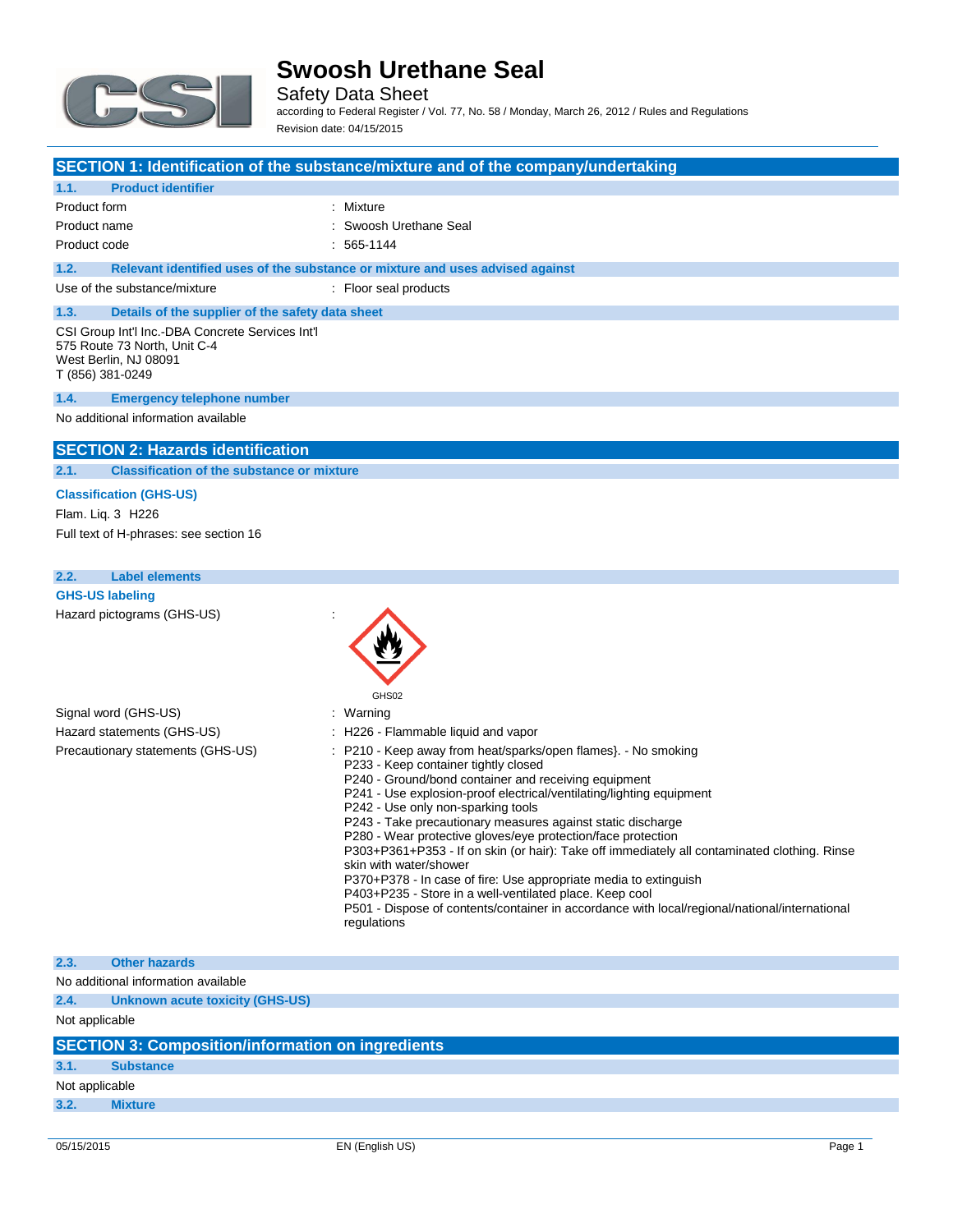## Safety Data Sheet

according to Federal Register / Vol. 77, No. 58 / Monday, March 26, 2012 / Rules and Regulations

| <b>Name</b>                                | <b>Product identifier</b> | $\frac{9}{6}$ | <b>Classification (GHS-US)</b> |
|--------------------------------------------|---------------------------|---------------|--------------------------------|
| Distillates, hydrotreated light            | (CAS No) 64742-47-8       | $5 - 10$      | Asp. Tox. 1. H304              |
| Solvent Naphtha (petroleum), medium aliph. | (CAS No) 64742-88-7       | $5 - 10$      | Asp. Tox. 1, H304              |

### Full text of H-phrases: see section 16

| <b>SECTION 4: First aid measures</b>                                |                                                                                                                                                                                                                                                                                                                       |
|---------------------------------------------------------------------|-----------------------------------------------------------------------------------------------------------------------------------------------------------------------------------------------------------------------------------------------------------------------------------------------------------------------|
| <b>Description of first aid measures</b><br>4.1.                    |                                                                                                                                                                                                                                                                                                                       |
| First-aid measures general                                          | : Never give anything by mouth to an unconscious person. If you feel unwell, seek medical<br>advice (show the label where possible).                                                                                                                                                                                  |
| First-aid measures after inhalation                                 | : Allow victim to breathe fresh air. Allow the victim to rest.                                                                                                                                                                                                                                                        |
| First-aid measures after skin contact                               | : Remove/Take off immediately all contaminated clothing. Rinse skin with water/shower.                                                                                                                                                                                                                                |
| First-aid measures after eye contact                                | Rinse immediately with plenty of water. Obtain medical attention if pain, blinking or redness<br>persist.                                                                                                                                                                                                             |
| First-aid measures after ingestion                                  | : Rinse mouth. Do NOT induce vomiting. Obtain emergency medical attention.                                                                                                                                                                                                                                            |
| 4.2.<br>Most important symptoms and effects, both acute and delayed |                                                                                                                                                                                                                                                                                                                       |
| Symptoms/injuries                                                   | : Not expected to present a significant hazard under anticipated conditions of normal use.                                                                                                                                                                                                                            |
| 4.3.                                                                | Indication of any immediate medical attention and special treatment needed                                                                                                                                                                                                                                            |
| No additional information available                                 |                                                                                                                                                                                                                                                                                                                       |
| <b>SECTION 5: Firefighting measures</b>                             |                                                                                                                                                                                                                                                                                                                       |
| <b>Extinguishing media</b><br>5.1.                                  |                                                                                                                                                                                                                                                                                                                       |
| Suitable extinguishing media                                        | : Foam. Dry powder. Carbon dioxide. Water spray. Sand.                                                                                                                                                                                                                                                                |
| Unsuitable extinguishing media                                      | : Do not use a heavy water stream.                                                                                                                                                                                                                                                                                    |
| 5.2.<br>Special hazards arising from the substance or mixture       |                                                                                                                                                                                                                                                                                                                       |
| Fire hazard                                                         | : Flammable liquid and vapor.                                                                                                                                                                                                                                                                                         |
| <b>Explosion hazard</b>                                             | : May form flammable/explosive vapor-air mixture.                                                                                                                                                                                                                                                                     |
|                                                                     |                                                                                                                                                                                                                                                                                                                       |
| 5.3.<br><b>Advice for firefighters</b>                              |                                                                                                                                                                                                                                                                                                                       |
| Firefighting instructions                                           | : Use water spray or fog for cooling exposed containers. Exercise caution when fighting any<br>chemical fire. Prevent fire-fighting water from entering environment.                                                                                                                                                  |
| Protection during firefighting                                      | : Do not enter fire area without proper protective equipment, including respiratory protection.                                                                                                                                                                                                                       |
|                                                                     |                                                                                                                                                                                                                                                                                                                       |
|                                                                     |                                                                                                                                                                                                                                                                                                                       |
| <b>SECTION 6: Accidental release measures</b>                       |                                                                                                                                                                                                                                                                                                                       |
| 6.1.<br>General measures                                            | Personal precautions, protective equipment and emergency procedures<br>: Remove ignition sources. Use special care to avoid static electric charges. No open flames. No<br>smoking.                                                                                                                                   |
|                                                                     |                                                                                                                                                                                                                                                                                                                       |
| 6.1.1.<br>For non-emergency personnel                               |                                                                                                                                                                                                                                                                                                                       |
| Emergency procedures                                                | : Evacuate unnecessary personnel.                                                                                                                                                                                                                                                                                     |
| 6.1.2.<br>For emergency responders                                  |                                                                                                                                                                                                                                                                                                                       |
| Protective equipment                                                | Equip cleanup crew with proper protection.                                                                                                                                                                                                                                                                            |
| <b>Emergency procedures</b>                                         | : Ventilate area.                                                                                                                                                                                                                                                                                                     |
| 6.2.<br><b>Environmental precautions</b>                            |                                                                                                                                                                                                                                                                                                                       |
|                                                                     | Prevent entry to sewers and public waters. Notify authorities if liquid enters sewers or public waters.                                                                                                                                                                                                               |
| 6.3.<br>Methods and material for containment and cleaning up        |                                                                                                                                                                                                                                                                                                                       |
| Methods for cleaning up                                             | : Soak up spills with inert solids, such as clay or diatomaceous earth as soon as possible. Collect<br>spillage. Store away from other materials.                                                                                                                                                                     |
| 6.4.<br><b>Reference to other sections</b>                          |                                                                                                                                                                                                                                                                                                                       |
| See Heading 8. Exposure controls and personal protection.           |                                                                                                                                                                                                                                                                                                                       |
| <b>SECTION 7: Handling and storage</b>                              |                                                                                                                                                                                                                                                                                                                       |
| 7.1.<br><b>Precautions for safe handling</b>                        |                                                                                                                                                                                                                                                                                                                       |
| Additional hazards when processed                                   | : Handle empty containers with care because residual vapors are flammable.                                                                                                                                                                                                                                            |
| Precautions for safe handling                                       | Wash hands and other exposed areas with mild soap and water before eating, drinking or<br>smoking and when leaving work. Provide good ventilation in process area to prevent formation<br>of vapor. No open flames. No smoking. Take precautionary measures against static discharge.<br>Use only non-sparking tools. |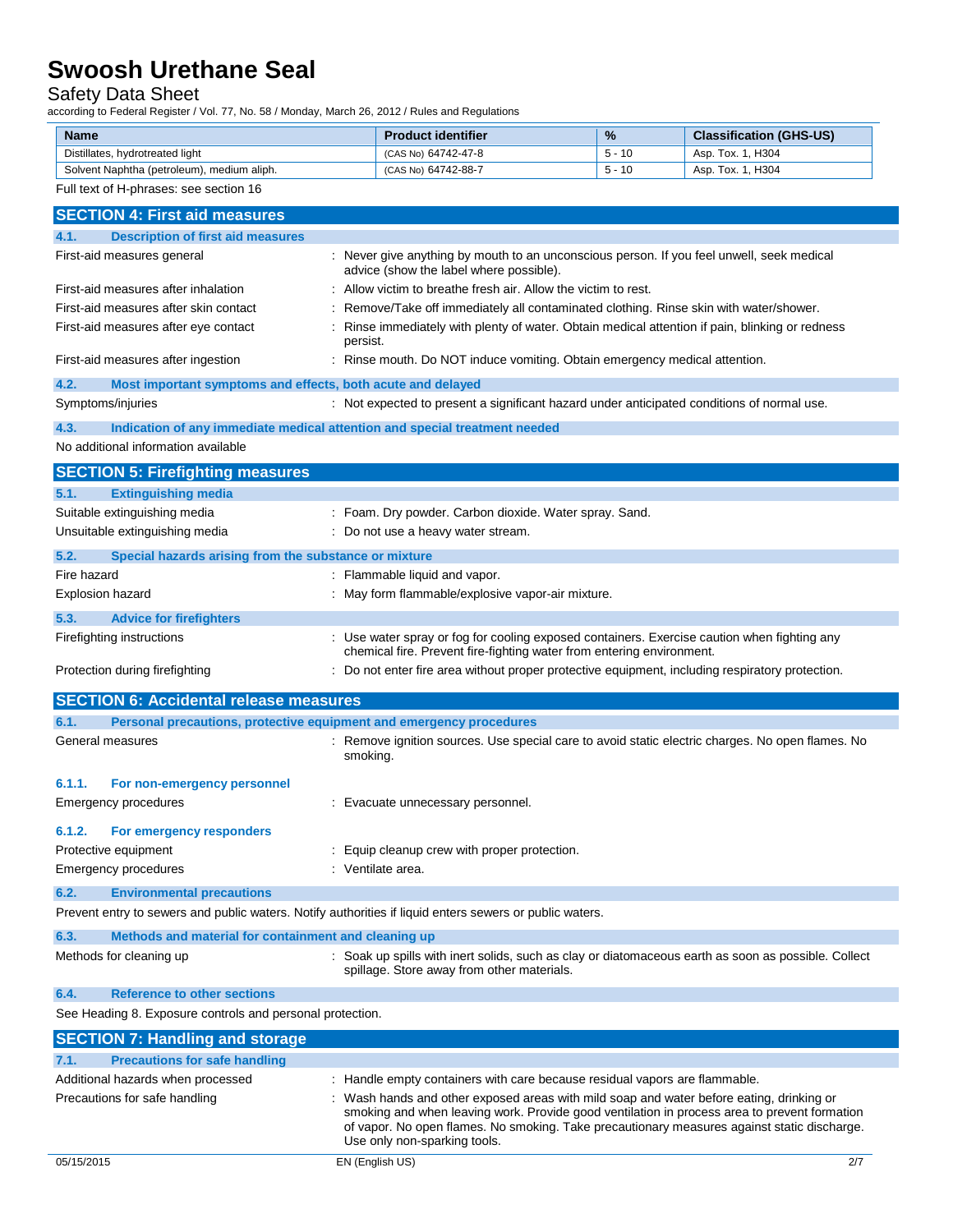Safety Data Sheet

according to Federal Register / Vol. 77, No. 58 / Monday, March 26, 2012 / Rules and Regulations

| 7.2.<br>Conditions for safe storage, including any incompatibilities |                                                                                                                                                                                                   |
|----------------------------------------------------------------------|---------------------------------------------------------------------------------------------------------------------------------------------------------------------------------------------------|
| <b>Technical measures</b>                                            | : Proper grounding procedures to avoid static electricity should be followed. Ground/bond<br>container and receiving equipment. Use explosion-proof electrical/ventilating/lighting<br>equipment. |
| Storage conditions                                                   | : Keep only in the original container in a cool, well ventilated place away from heat, hot surfaces,<br>sparks, open flame and other ignition sources. No smoking. Keep container tightly closed. |
| Incompatible products                                                | : Strong bases. Strong acids.                                                                                                                                                                     |
| Incompatible materials                                               | : Sources of ignition. Direct sunlight. Heat sources.                                                                                                                                             |
| 7.3.<br>Specific end use(s)                                          |                                                                                                                                                                                                   |

No additional information available

## **SECTION 8: Exposure controls/personal protection**

| 8.1.        | <b>Control parameters</b>                               |                |  |
|-------------|---------------------------------------------------------|----------------|--|
|             | <b>Swoosh Urethane Seal</b>                             |                |  |
| ACGIH       |                                                         | Not applicable |  |
| <b>OSHA</b> |                                                         | Not applicable |  |
|             | Distillates, hydrotreated light (64742-47-8)            |                |  |
| ACGIH       |                                                         | Not applicable |  |
| <b>OSHA</b> |                                                         | Not applicable |  |
|             | Solvent Naphtha (petroleum), medium aliph. (64742-88-7) |                |  |
| ACGIH       |                                                         | Not applicable |  |
| <b>OSHA</b> |                                                         | Not applicable |  |

### **8.2. Exposure controls**

| Personal protective equipment | : Avoid all unnecessary exposure.                                          |
|-------------------------------|----------------------------------------------------------------------------|
| Hand protection               | : Wear protective gloves/eye protection/face protection protective gloves. |
| Eye protection                | : Chemical goggles or safety glasses.                                      |
| Respiratory protection        | : Wear appropriate mask.                                                   |
| Other information             | : Do not eat, drink or smoke during use.                                   |

## **SECTION 9: Physical and chemical properties**

| Information on basic physical and chemical properties<br>9.1. |                                                                                                     |
|---------------------------------------------------------------|-----------------------------------------------------------------------------------------------------|
| Physical state                                                | : Liquid                                                                                            |
| Color                                                         | : Gold clear                                                                                        |
| Odor                                                          | : Solvent                                                                                           |
| Odor threshold                                                | : No data available                                                                                 |
| рH                                                            | : N/A                                                                                               |
| Melting point                                                 | : No data available                                                                                 |
| Freezing point                                                | : No data available                                                                                 |
| Boiling point                                                 | : 313 - 388 $\degree$ F                                                                             |
| Flash point                                                   | : 107 °F                                                                                            |
| Relative evaporation rate (butyl acetate=1)                   | : No data available                                                                                 |
| Flammability (solid, gas)                                     | : No data available                                                                                 |
| <b>Explosion limits</b>                                       | : No data available                                                                                 |
| Explosive properties                                          | : No data available                                                                                 |
| Oxidizing properties                                          | : No data available                                                                                 |
| Vapor pressure                                                | : 0.48 kPa                                                                                          |
| Relative density                                              | : 0.8844                                                                                            |
| Relative vapor density at 20 °C                               | : 4.86 Greater than air                                                                             |
| Solubility                                                    | : Insoluble in water.<br>Water: Solubility in water of component(s) of the mixture :<br>$\bullet$ : |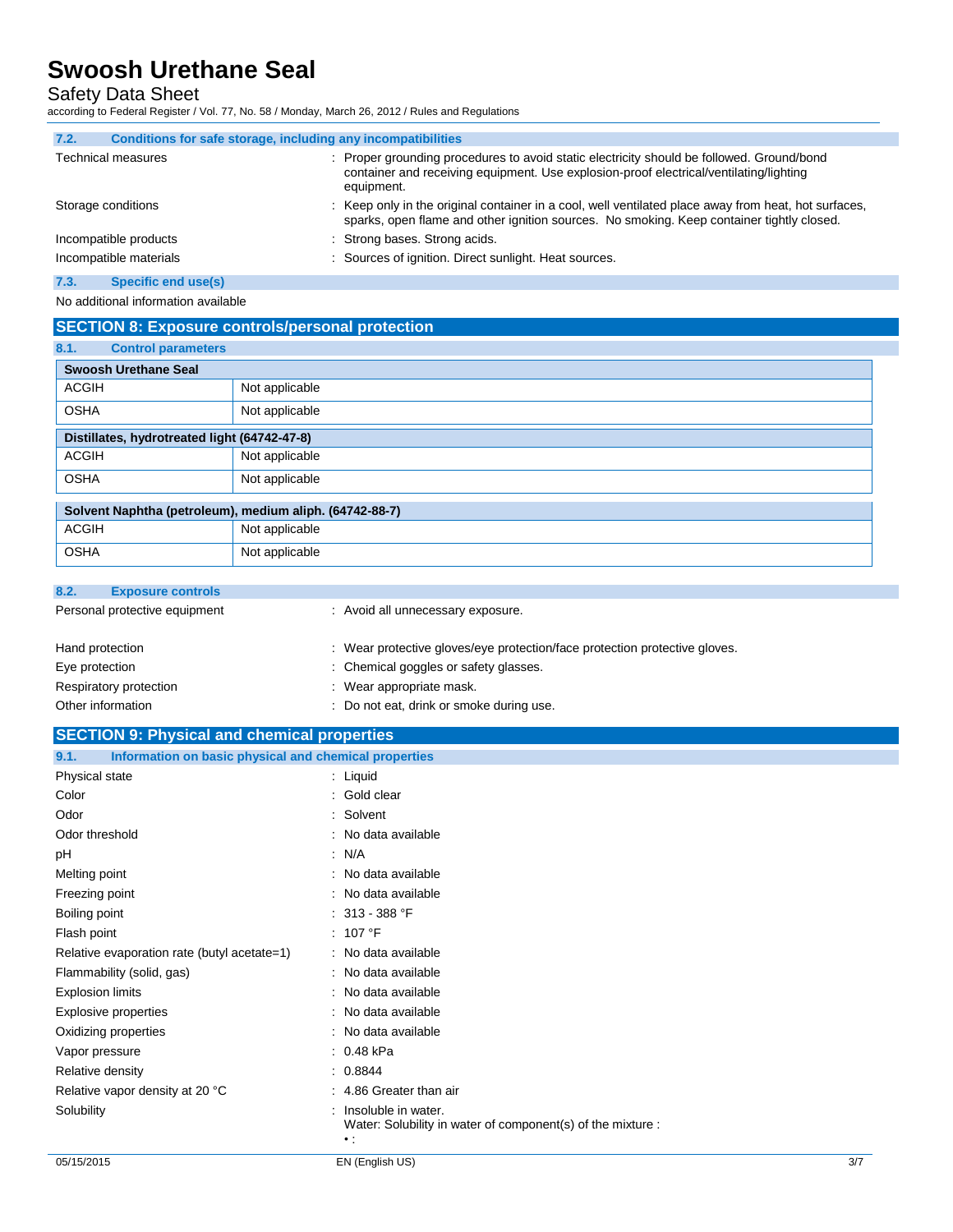## Safety Data Sheet

according to Federal Register / Vol. 77, No. 58 / Monday, March 26, 2012 / Rules and Regulations

| Log Pow                   | : No data available             |
|---------------------------|---------------------------------|
| Log Kow                   | : No data available             |
| Auto-ignition temperature | : 218 °C                        |
| Decomposition temperature | : No data available             |
| Viscosity                 | : No data available             |
| Viscosity, kinematic      | $: 0.0001 \text{ m}^2\text{/s}$ |
| Viscosity, dynamic        | : No data available             |

#### **9.2. Other information**

No additional information available

| <b>SECTION 10: Stability and reactivity</b>                                                 |                                                                                                             |
|---------------------------------------------------------------------------------------------|-------------------------------------------------------------------------------------------------------------|
| 10.1.<br><b>Reactivity</b>                                                                  |                                                                                                             |
| No additional information available                                                         |                                                                                                             |
| 10.2.<br><b>Chemical stability</b>                                                          |                                                                                                             |
|                                                                                             | Stable under normal conditions. Flammable liquid and vapor. May form flammable/explosive vapor-air mixture. |
| 10.3.<br><b>Possibility of hazardous reactions</b>                                          |                                                                                                             |
| Not established.                                                                            |                                                                                                             |
| 10.4.<br><b>Conditions to avoid</b>                                                         |                                                                                                             |
| Direct sunlight. Extremely high or low temperatures. Open flame. Overheating. Heat. Sparks. |                                                                                                             |
| 10.5.<br><b>Incompatible materials</b>                                                      |                                                                                                             |
| Strong acids. Strong bases.                                                                 |                                                                                                             |
| 10.6.<br><b>Hazardous decomposition products</b>                                            |                                                                                                             |
| Fume. Carbon monoxide. Carbon dioxide. May release flammable gases.                         |                                                                                                             |
| <b>SECTION 11: Toxicological information</b>                                                |                                                                                                             |
| 11.1.<br><b>Information on toxicological effects</b>                                        |                                                                                                             |
|                                                                                             |                                                                                                             |
| Acute toxicity                                                                              | : Not classified                                                                                            |
| <b>Swoosh Urethane Seal</b>                                                                 |                                                                                                             |
| LD50 dermal rabbit                                                                          | 3000.000 mg/kg body weight                                                                                  |
| ATE US (dermal)                                                                             | 3000.000 mg/kg body weight                                                                                  |
| Solvent Naphtha (petroleum), medium aliph. (64742-88-7)                                     |                                                                                                             |
| LD50 oral rat                                                                               | > 5000 mg/kg body weight (Rat; Equivalent or similar to OECD 420; Experimental value)                       |
| LD50 dermal rabbit                                                                          | > 2000 mg/kg body weight (Rabbit; Experimental value; Equivalent or similar to OECD 402)                    |
| Skin corrosion/irritation                                                                   | : Not classified                                                                                            |
|                                                                                             | pH: N/A                                                                                                     |
| Serious eye damage/irritation                                                               | : Not classified                                                                                            |
|                                                                                             | pH: N/A                                                                                                     |
| Respiratory or skin sensitization                                                           | : Not classified                                                                                            |
| Germ cell mutagenicity                                                                      | : Not classified                                                                                            |
| Carcinogenicity                                                                             | : Not classified                                                                                            |
| Reproductive toxicity                                                                       | : Not classified                                                                                            |
| Specific target organ toxicity (single exposure)                                            | : Not classified                                                                                            |
| Specific target organ toxicity (repeated<br>exposure)                                       | : Not classified                                                                                            |
| Aspiration hazard                                                                           | : Not classified                                                                                            |
| Potential Adverse human health effects and<br>symptoms                                      | : Based on available data, the classification criteria are not met.                                         |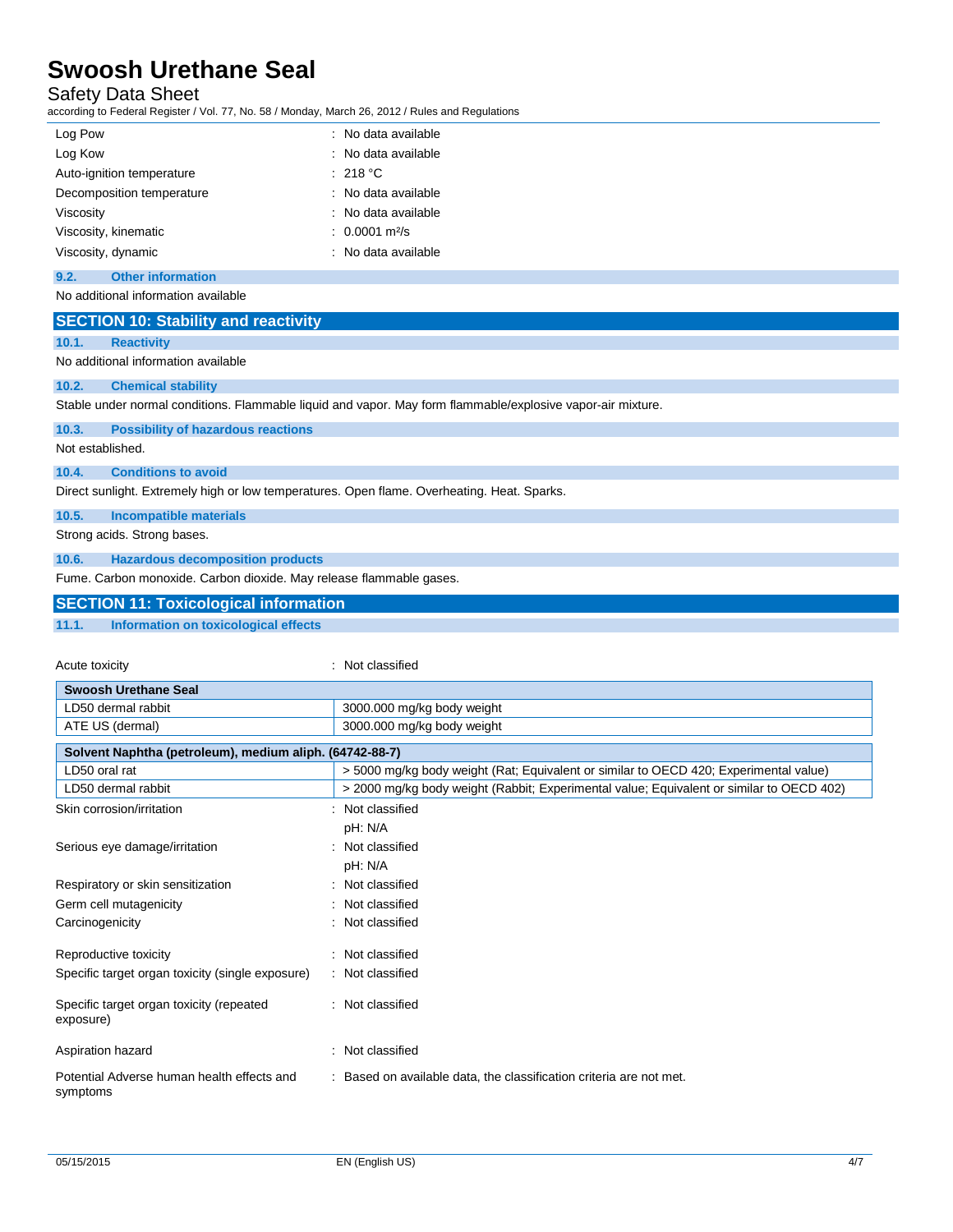## Safety Data Sheet

according to Federal Register / Vol. 77, No. 58 / Monday, March 26, 2012 / Rules and Regulations

| <b>SECTION 12: Ecological information</b>                                             |                                                                                          |
|---------------------------------------------------------------------------------------|------------------------------------------------------------------------------------------|
| 12.1.<br><b>Toxicity</b>                                                              |                                                                                          |
| Solvent Naphtha (petroleum), medium aliph. (64742-88-7)                               |                                                                                          |
| Threshold limit algae 1                                                               | 1 - 3,72 h; Pseudokirchneriella subcapitata; Cell numbers                                |
| 12.2.<br><b>Persistence and degradability</b>                                         |                                                                                          |
| <b>Swoosh Urethane Seal</b>                                                           |                                                                                          |
| Persistence and degradability                                                         | Not established.                                                                         |
| Solvent Naphtha (petroleum), medium aliph. (64742-88-7)                               |                                                                                          |
| Persistence and degradability                                                         | Readily biodegradable in water. Adsorbs into the soil.                                   |
| <b>Bioaccumulative potential</b><br>12.3.                                             |                                                                                          |
| <b>Swoosh Urethane Seal</b>                                                           |                                                                                          |
| Bioaccumulative potential                                                             | Not established.                                                                         |
| Solvent Naphtha (petroleum), medium aliph. (64742-88-7)                               |                                                                                          |
| Bioaccumulative potential                                                             | No bioaccumulation data available.                                                       |
| <b>Mobility in soil</b><br>12.4.                                                      |                                                                                          |
| No additional information available                                                   |                                                                                          |
|                                                                                       |                                                                                          |
| 12.5.<br><b>Other adverse effects</b>                                                 |                                                                                          |
| Effect on the global warming                                                          | : No known ecological damage caused by this product.                                     |
| Other information                                                                     | : Avoid release to the environment.                                                      |
|                                                                                       |                                                                                          |
| <b>SECTION 13: Disposal considerations</b><br>13.1.<br><b>Waste treatment methods</b> |                                                                                          |
| Waste disposal recommendations                                                        | Dispose in a safe manner in accordance with local/national regulations. Dispose of       |
|                                                                                       | contents/container in accordance with local/regional/national/international regulations. |
| Additional information                                                                | : Handle empty containers with care because residual vapors are flammable.               |
| Ecology - waste materials                                                             | : Avoid release to the environment.                                                      |
| <b>SECTION 14: Transport information</b>                                              |                                                                                          |
| <b>Department of Transportation (DOT)</b>                                             |                                                                                          |
| In accordance with DOT                                                                |                                                                                          |
| Not regulated for transport                                                           |                                                                                          |
| <b>Additional information</b>                                                         |                                                                                          |
| Other information                                                                     | : No supplementary information available.                                                |
|                                                                                       |                                                                                          |
| <b>ADR</b>                                                                            |                                                                                          |
| Transport document description<br>Packing group (ADR)                                 | : UN 1263 PAINT or PAINT RELATED MATERIAL, 3, III, (D/E)<br>$\pm$ 111                    |
| Class (ADR)                                                                           | : 3 - Flammable liquid                                                                   |
| Hazard identification number (Kemler No.)                                             | $\therefore$ 33                                                                          |
| Classification code (ADR)                                                             | $E$ F1                                                                                   |
| Hazard labels (ADR)                                                                   | : 3 - Flammable liquids                                                                  |
|                                                                                       |                                                                                          |
| Orange plates                                                                         | 33<br>1263                                                                               |

05/15/2015 EN (English US) 5/7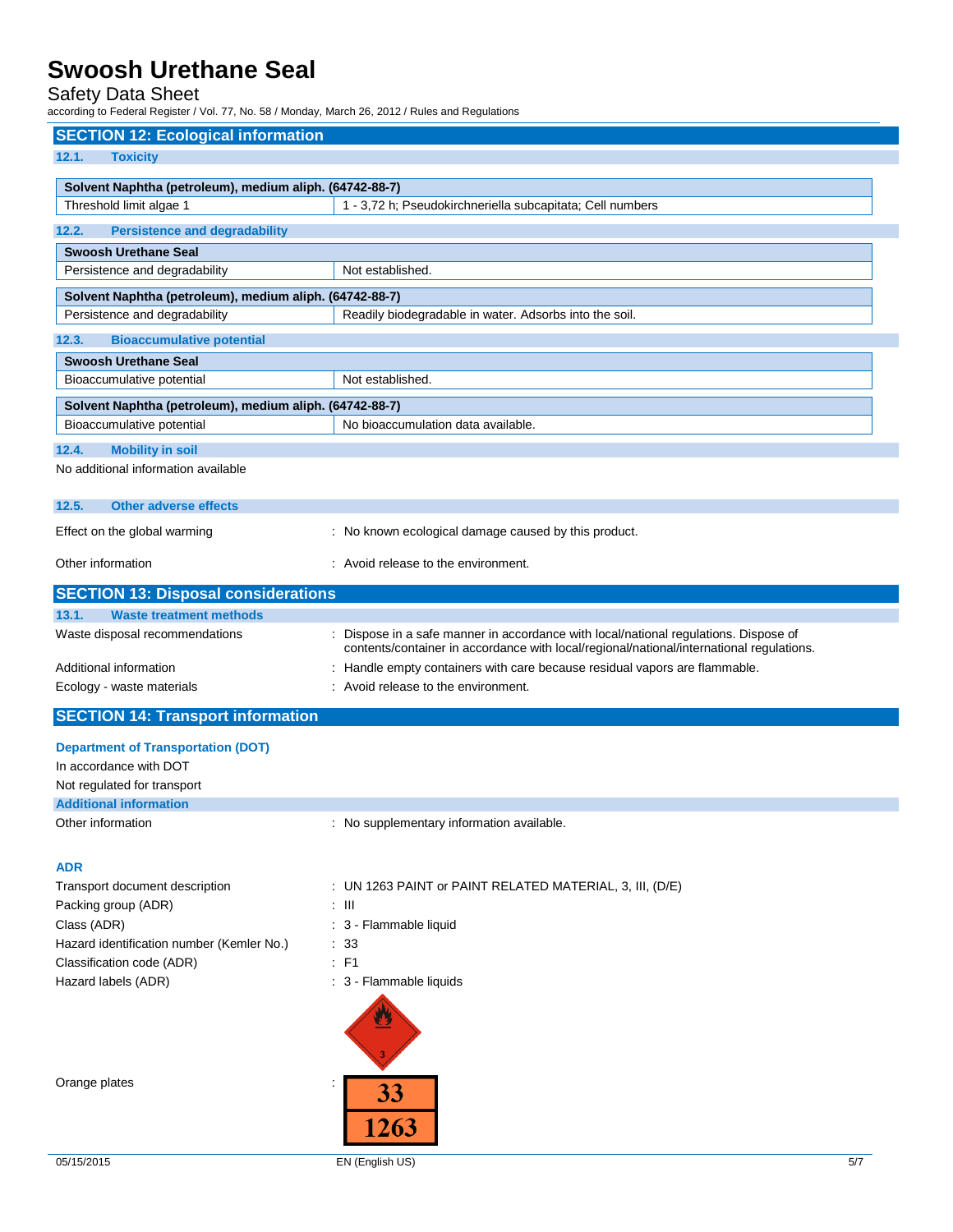## Safety Data Sheet

according to Federal Register / Vol. 77, No. 58 / Monday, March 26, 2012 / Rules and Regulations

| Tunnel restriction code (ADR)                                             | $\therefore$ D/E                                                              |
|---------------------------------------------------------------------------|-------------------------------------------------------------------------------|
| Limited quantities (ADR)                                                  | : 51                                                                          |
| Excepted quantities (ADR)                                                 | $\therefore$ E1                                                               |
| <b>Transport by sea</b>                                                   |                                                                               |
| UN-No. (IMDG)                                                             | : 1263                                                                        |
| Proper Shipping Name (IMDG)                                               | PAINT RELATED MATERIAL                                                        |
| Class (IMDG)                                                              | : 3 - Flammable liquids                                                       |
| Packing group (IMDG)                                                      | : III - substances presenting low danger                                      |
| Air transport                                                             |                                                                               |
| UN-No. (IATA)                                                             | : 1263                                                                        |
| Proper Shipping Name (IATA)                                               | : Paint                                                                       |
| Class (IATA)                                                              | : 3 - Flammable Liquids                                                       |
| Packing group (IATA)                                                      | : III - Minor Danger                                                          |
| <b>SECTION 15: Regulatory information</b>                                 |                                                                               |
| 15.1. US Federal regulations                                              |                                                                               |
| <b>Swoosh Urethane Seal</b>                                               |                                                                               |
|                                                                           | Not listed on the United States TSCA (Toxic Substances Control Act) inventory |
| Distillates, hydrotreated light (64742-47-8)                              |                                                                               |
| Listed on the United States TSCA (Toxic Substances Control Act) inventory |                                                                               |
| Solvent Naphtha (petroleum), medium aliph. (64742-88-7)                   |                                                                               |

Listed on the United States TSCA (Toxic Substances Control Act) inventory

### **15.2. International regulations**

**CANADA**

No additional information available

### **EU-Regulations**

No additional information available

**Classification according to Regulation (EC) No. 1272/2008 [CLP]** No additional information available

**Classification according to Directive 67/548/EEC [DSD] or 1999/45/EC [DPD]** Not classified

#### **National regulations** No additional information available

## **15.3. US State regulations**

No additional information available

| <b>SECTION 16: Other information</b> |            |
|--------------------------------------|------------|
| Revision date                        | 04/15/2015 |
| Other information                    | None.      |

### Full text of H-phrases:

| Asp. Tox.        | Aspiration hazard Category 1                   |
|------------------|------------------------------------------------|
| Flam, Lig. 3     | Flammable liquids Category 3                   |
| H <sub>226</sub> | Flammable liquid and vapor                     |
| H304             | . May be fatal if swallowed and enters airways |